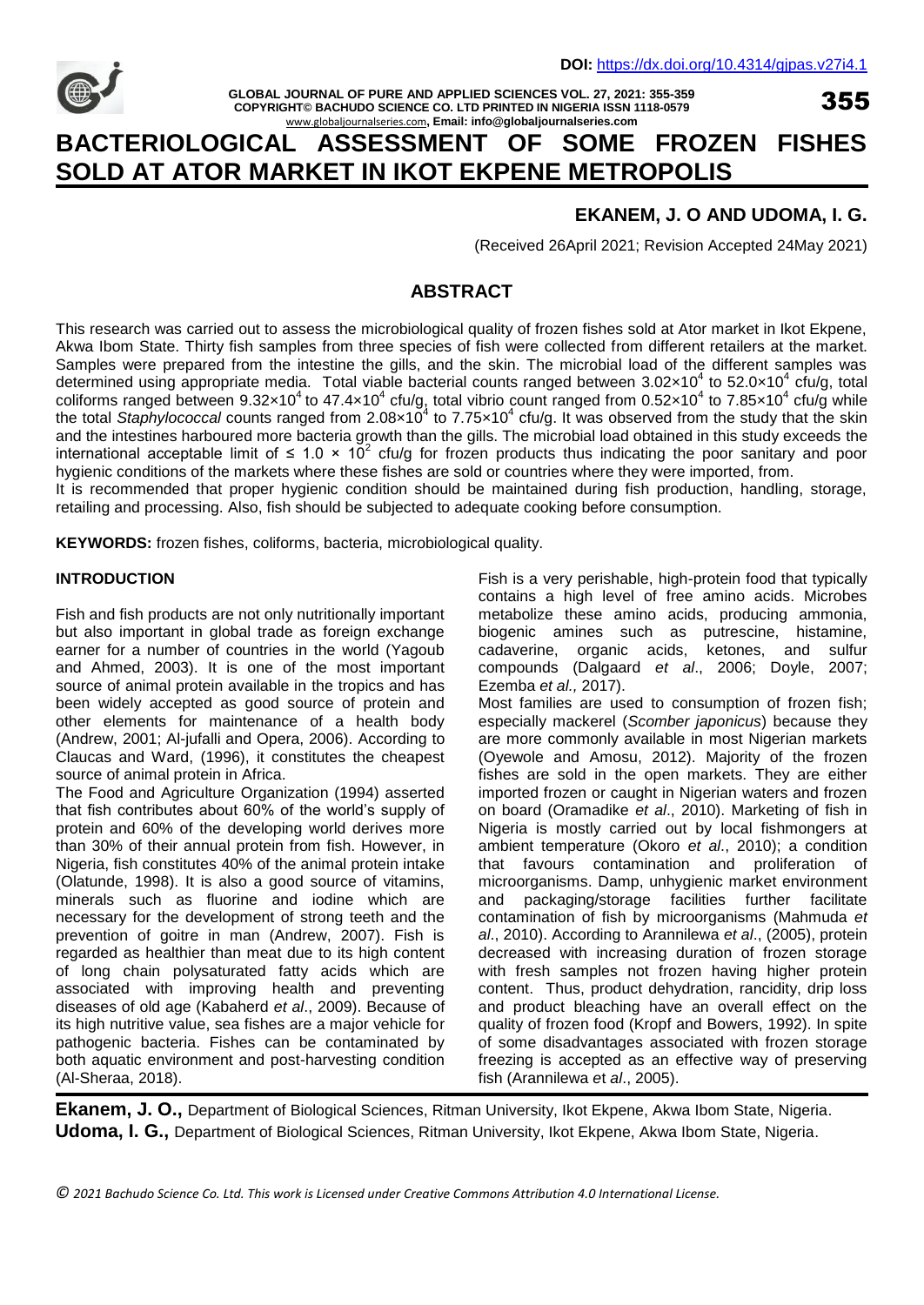The microbiological contamination concern has been on high loads of unspecified spoilage bacteria like *Salmonella* sp., *Vibrio* spp., *Staphylococcus aureus*, *Pseudomonas aeruginosa* and *Escherichia coli*  (Vazquez-sanchez *et al*, 2012; Zarei *et al*., 2012; Falaise *et al*., 2016 ). Initial micro-flora on fish is directly related to the surrounding aquatic environment while the bacterial flora in the gastrointestinal tract corresponds to the condition of the fish (Liston, 1980). It has been well known that fish can harbor human pathogenic bacteria particularly the coliform group (Adedeji *et al.,* 2012).

Microbiological quality is of importance to public health as it directly relates to spoilage of fish and becomes the cause of food poisoning. Microbial hazards causing infections and poor health are closely related to food safety concerns with animal proteins derived from marketed food - fish, fishery products, meat and meat products. This creates a burning question for all consumers with a high risk commodity with regard to pathogenic bacteria contaminations alarming to food safety challenge (Nilla *et al*., 2012).

Most of the frozen fishes sold in Ikot Ekpene Metropolis, Akwa Ibom State are exposed to dust and contaminated which encourages the growth of microorganisms due to their ubiquity and thus enhance transmission and prevalence of pathogens. Moreover, poor personal hygiene such as neglecting to wash hands after handling contaminated materials encourages contamination of frozen fish with pathogenic organisms. The aim of this study is to assess the microbiological quality of different frozen fishes sold in Ator market, Ikot Ekpene Metropolis Akwa Ibom State, Nigeria.

## **MATERIALS AND METHODS**

### **Study area and Sample Collection**

A total of thirty (30) frozen fish samples were purchased from Ator Market, Ikot Ekpene Local Government Area of Akwa Ibom State. Ten samples each including Titus (*Scromber scrombus*), Shyna (*Trachurtus trachurus*) and Sardines (*Sardinella aurita*) were collected aseptically and placed in a food grade sterile container. The fish samples were immediately transported in a cooler containing ice blocks to the Department of Microbiology Laboratory, Ritman University within an hour for analysis.

## **Sterilization of Glasswares**

The glass wares (pipettes, test-tubes, beakers, measuring cylinders, conical flasks etc.) were sterilized in a hot air oven at  $160^{\circ}$ C for 1 hour. Pipettes were dried and kept in a canister before sterilization. Test-tubes were wrapped in aluminium foil; scalpels were wrapped in aluminium foil while the beakers, measuring cylinders and conical flasks were plugged with cotton wool before sterilization.

### **Preparation of Media**

Media were prepared by weighing appropriate amount of the powder and dissolved in 1 litre of distilled water in a conical flask as stated by the manufacturer. The media were then homogenized by boiling before sterilizing in the autoclave at  $121^{\circ}$ C for 15 minutes. The sterile media were allowed to cool to about  $45^{\circ}$ C before being poured into sterile petri-dishes and allowed to set (Cheesbrough, 2006).

### **Nutrient agar**

Nutrient agar (NA) was prepared according to the manufacturer's instruction. A 28g weight of the powder was weighed and dispensed into 1litre of distilled water. It was allowed to soak for 10 minutes, stirred to mix and sterilized by autoclaving at 121°C for 15minutes. The sterilized media was allowed to cool to 45°C. The sterile media was poured into sterile Petri dishes and allowed to solidify.

### **MacConkey agar**

Macconkey agar (MCA) was prepared according to the manufacturer's instruction. An 49.53g weight of the powder was weighed and dispensed into 1litre of distilled water. It was allowed to soak for 10 minutes, stirred to mix and sterilized by autoclaving at 121°C for 15minutes. The sterilized media was allowed to cool to 47°C. The sterile media was poured into sterile Petri dishes and allowed to solidify.

## **Thiosulfate citrate bile salts sucrose agar**

Thiosulfate citrate bile salts sucrose (TCBS) agar was prepared according to the manufacturer's instruction. An 88.1g weight of the powder was weighed and dispensed into 1litre of distilled water. It was allowed to soak for 10minutes, stirred to mix and sterilized by autoclaving at 121°C for 15 minutes. The sterilized media was allowed to cool to 47°C. The sterile media was poured into sterile Petri dishes and allowed to solidify.

#### **Mannitol salt agar**

Mannitol Salt Agar (MSA) was prepared according to the manufacturer's instruction. A 111g weight of the powder was weighed and dispensed into 1litre of distilled water. It was allowed to soak for 10 minutes, stirred to mix and sterilized by autoclaving at 121°C for 15 minutes. The sterilized media was allowed to cool to 47°C. The sterile media was poured into sterile Petri dishes and allowed to solidify.

#### **Preparation of Samples for Microbiological Analysis**

Bacterial counts of the external surfaces, intestines and gills were estimated as follows:

**Skin surfaces:** Sample from different locations of the skin of 30 raw fishes representing each of the fish types were taken by rubbing the sterilized cotton swab over the skin and then inoculated into 9ml of sterile distilled water. A ten (10) fold serial dilution of the bacterial suspension already inoculated in sterile distilled water was prepared in duplicates and viable aerobic bacterial counts were enumerated using 0.1ml inoculum in standard plate count agar as described by Slaby *et al.*,  $(1981)$ , and then incubated at 37 $\mathrm{°C}$  for 24 hrs.

**Intestines and Gills:** Ten grams of intestines and gills of the frozen fish were collected using a dissecting set. These were separately added to 90 ml of sterile distilled water and homogenized in a blender. A 1 ml weight of the homogenate was transferred to a test tube containing 9 ml peptone water to obtain a dilution of 10-  $<sup>1</sup>$ . In a similar manner, 1 ml was transferred from this</sup> dilution to a test tube containing 9 ml diluents and the process was repeated until a dilution of  $10^{-6}$  was obtained according to the method of Esther *et al*., (2010) and Slaby *et al.,* (1981).

#### **Enumeration of bacteria**

Total viable bacterial counts were determined using spread plate method with nutrient agar. Total coliform bacteria were enumerated with MacConkey agar. *Staphylococcus* spp were enumerated using Mannitol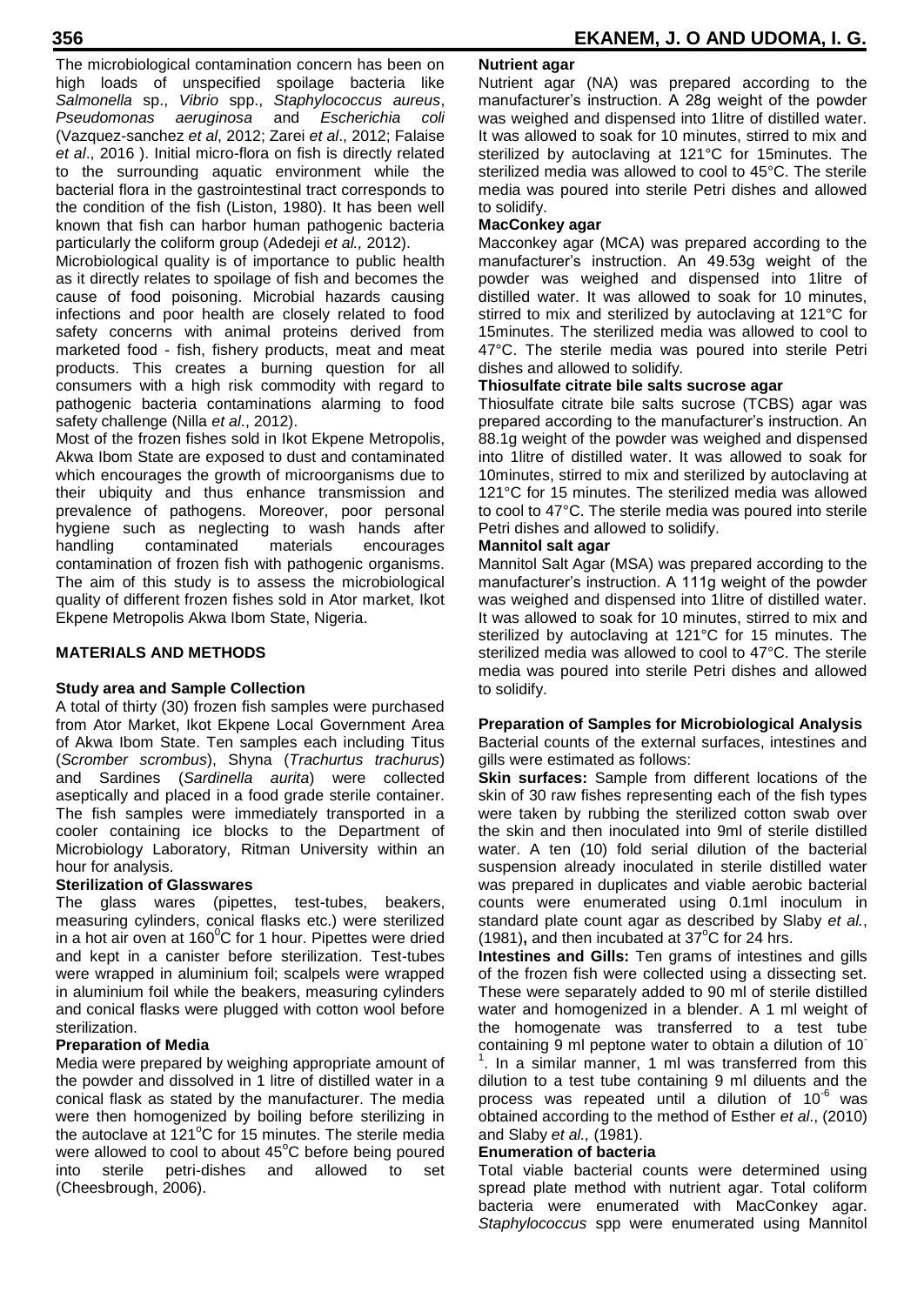salt agar and Thiosulphate Citrate Bile Salt Sucrose agar for pathogenic *Vibrio spp*. The plates were incubated at  $37^{\circ}$ C for 24 hours. The observed colony growth were counted using Coulter™ colony counter according to plate count method. Only plates with colonies between 30 to 300 cfu/g were used in enumeration and were expressed as colony forming unit per gram (cfu/g) of the samples (Ashok, 2008; Esther *et al*., 2010).

#### **RESULTS**

The results of the assessment of the bacteriological quality of frozen fishes (*Scomber scombus Sardinella aurita* and *Trachurus trachurus*) sold at Ator market, Ikot Ekpene, Akwa Ibom State are as presented in figures 1, 2 and 3.

Results obtained from the total viable bacterial counts (TVBC) for all the fishes ranged from  $3.02 \times 10^4$  to 52.0×10<sup>4</sup> cfu/g with the skin and gills of *Scomber scombrus* having the highest and lowest counts respectively. The skin and gills of *Scomber scombrus*  also had the highest  $(47.4 \times 10^4 \text{ ctu/g})$  and the lowest  $(9.32 \times 10^4 \text{ cfu/g})$  total coliform counts (TCC) for all the three species of fishes examined. Total Vibrio count (TVC) was highest  $(2.85 \times 10^4 \text{ ctu/g})$  in the skin of *Trachurus trachurus* and lowest (0.52x10<sup>4</sup> cfu/g) in the gills of *Scomber scombrus*. The intestine of *Scomber scombrus* and the gills of *Sardinella aurita* recorded the highest (7.75 $\times$ 10<sup>4</sup> cfu/g) and lowest (2.08 $\times$ 10<sup>4</sup> cfu/g) total staphylococcal counts (TSC) respectively.

Figures 1, 2 and 3 show a graphical representation of microbial counts (Log<sub>10</sub> cfu/g) of *Scomber scombrus*, *Sardinella aurita* and *Trachurus trachurus* respectively.



**Fig. 1: Microbial counts from different parts of** *Scomber scombrus*



**Fig. 2: Microbial counts from different parts of** *Sardinella aurita*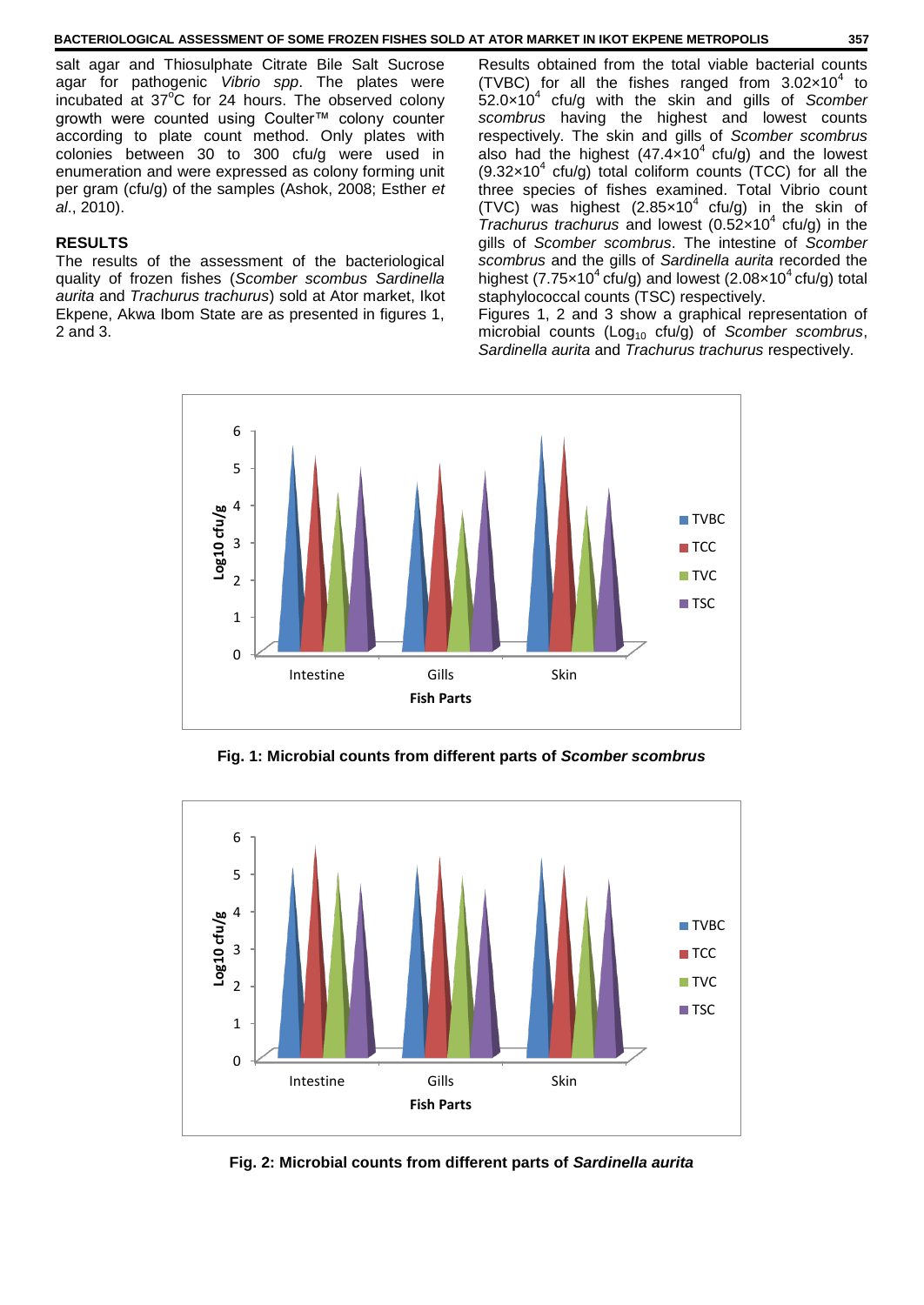

**Fig. 3: Microbial counts from different parts of** *Trachurus trachurus*

#### **DISCUSSION**

The spoilage of fish caused by different bacteria is not uncommon. It is thus essential to ensure the quality of fish as well as the consumer's safety. High microbial loads were found in all the species of fish examined. This study revealed that the microbial load of fish samples is largely dependent on the fish species, with the fatty fish most likely to support microbial growth than the low fat fish. This assertion agrees with the observation of Ezemba *et al.,* (2017) who opined that provided all conditions remain constant, low fat fish withstands microbial deterioration better than the fatty fish counterpart. Also other factors which influenced the microbial counts are the various parts of the fish samples, with the highest counts obtained from the skin though closely followed by the intestine for *Trachurus trachurus* and *Scomber scombrus*. Poor hygiene in handling and packaging might have been the reason for high microbial load on the skin Preservation in low quality ice, handling with contaminated hands and storage could also be responsible for higher loads of viable bacteria as experienced in this study. Fish are highly susceptible to contamination with different bacteria because of their high protein content (Shankar *et al.,* 2009).

Although the preponderance of microbe also depends on the type of microbe at a particular fish part, for example, vibro spp was higher in the intestine of the fishes. This however contradicts the report of Kabaherda *et al.,* (2009) who reported highest counts from the internal organs while the least counts were obtained from the skin. The TVBC values were within the ranges in the findings of Emikpe *et al.,* (2011) and Ezemba *et al.,* (2017). Indicator organisms, *E. coli* and other total coliform bacteria were found in all the samples analyzed. The presence of coliform suggests external contamination of fish because coliforms are not normal intestinal flora in fish (Emikpe*et al.,* 2011). None of the fish samples met the international acceptable limit of ≤ 1.0  $\times$  10<sup>2</sup> cfu/g for frozen products.

In conclusion, fishery products are important not only for its nutrition but as an item of trade and foreign exchange globally. Also worthy of note, as indicated in this research is that exposing fish for a long time without refrigeration is highly unsafe. This practice makes it prone to gross microbial deterioration. Fish is a food to man, they say and everything consumed by man should be kept clean.

From this study, the microbiological assessment of most commonly consumed fishes in this part of the world, has further revealed the low quality of our frozen fishes. This could be due to unsanitary and unhygienic conditions prevalent in the markets and the countries where some of the fishes are imported from.

High level of microbial loads were obtained from each of the frozen fish samples, it is therefore advised that eating fish in its raw form should be completely avoided. It is recommended that fish should be subjected to adequate cooking and safe preparation before consumption by humans. Adequate hygiene practice from production, retail and processing should be upheld by fish vendors to avoid both the introduction of new microbial species and cross contamination.

### **REFERENCES**

- Adedeji O. B., Okeretugba P. O., Innocent-Adide H. C. and Okonkwo I. O., 2012. Benefits, Public Health Hazards and Risks Associated with Consumption of Sea Food. New York Science Journal, 9, 33-61.
- Emikpe , B. O., Adedeji, O. B and Adebisi, T., 2011. Bacteria load on the skin and stomach of Clarias Gariepinus and Oreochromis Niloticus from Ibadan, South West Nigeria: Public health implications. Journal of Microbiology and Biotechnology Research, 1 (1): 52-59.
- Al-jufalli, I.A. and Opera, I. U., 2006. Status of Fisheries Postharvest in the Sultanate of Oman Part 1: Handling and Marketing System of Fresh Fish. Journal of Fisheries. 1 (2-4):144-149.
- Al-sheraa, A. S., 2018. Microbial quality of three imported fresh locally produced marine fishes in al-faw city, Basrah, Iraq. Journal of Aquaculture